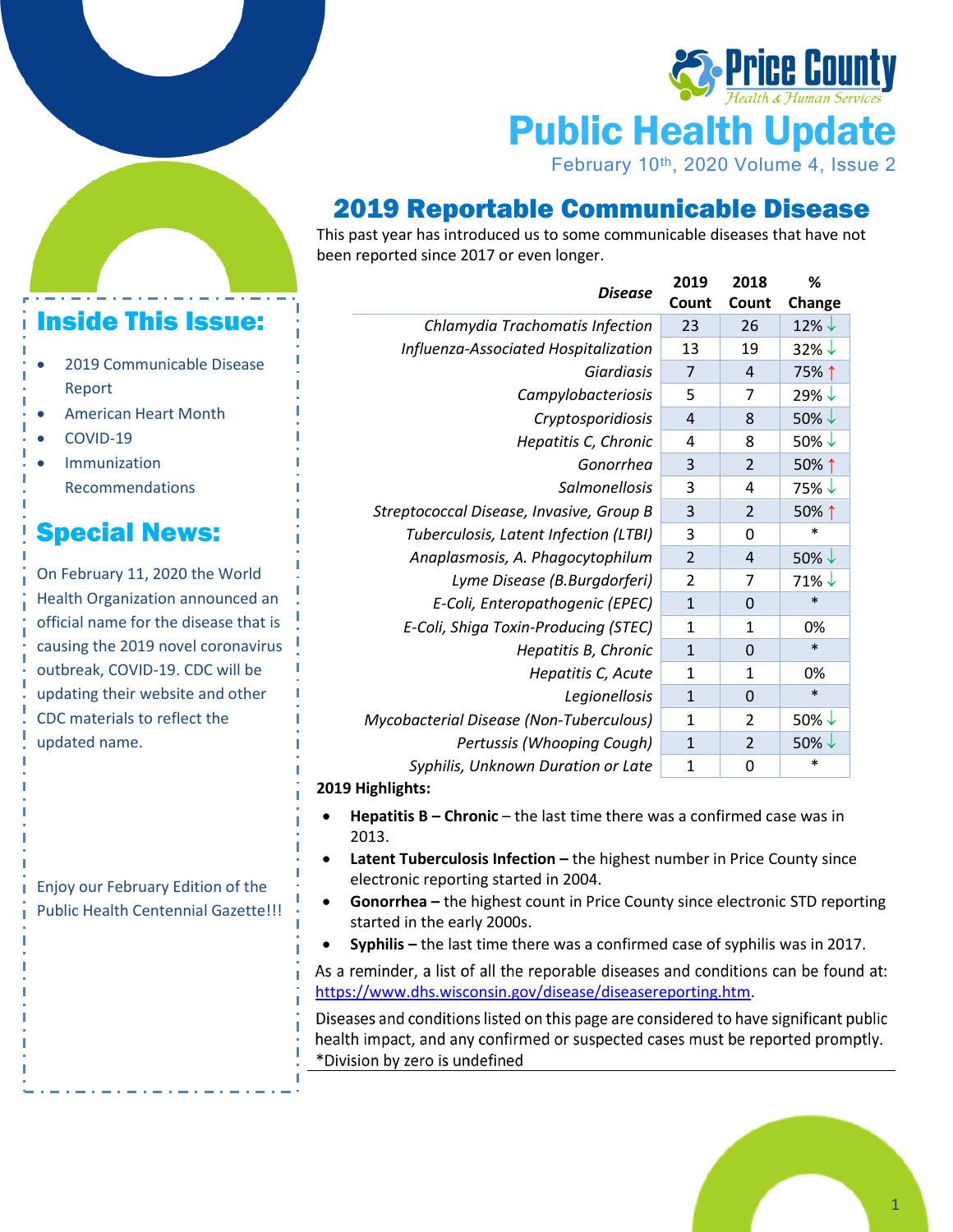## American Heart Month

The federally designated event reinforces the importance of heart health and the need for more research, with a reminder to get families, friends and communities involved. It's a tradition that's over half a century strong. The first proclamation was issued by President Lyndon B. Johnson in February 1964. Since then, the president has annually declared February American Heart Month. With heart disease being the leading cause of death for both men and women nationwide, it captures a lot of public awareness. For this Public Health Update, we want to focus on those that are unable to start life with a healthy heart, those diagnosed with Congenital heart defects (CHDs).

### **What are CHDs?**

They are problems present at birth that affect the structure and function of the heart. Common examples include holes in the inside walls of the heart and narrowed or leaky valves. In more severe forms of CHDs, blood vessels or heart chambers may be missing, poorly formed, and/or in the wrong place. CHDs are America's most common birth defect, nearly **one of every 110 babies** are born with a CHD, affecting nearly 40,000 babies each year in the U.S alone. This equates to **1 child every 15 minutes.**

For comparative purposes, cystic fibrosis occurs in 1 in 3,400 live births, autism is diagnosed in 1 in 59 children aged 8 years, and new diagnoses of cancer are made in 1 in 6,024 children and teens annually.

### **When can CHDs be detected?**

CHDs can be detected as early as the prenatal period or as late as adulthood (or escape detection altogether if it is a minor CHD).

Newborn screening can help detect and identify some babies with a critical CHD before they go home from the birth hospital. This test uses pulse oximetry to check the level of oxygen in the blood of newborns, it is painless and non-invasive.

### **What is the health impact of CHDs?**

- CHDs are the **most common cause of infant death** due to birth defects.
	- o 25% of babies born with a complex CHD will not see their 1st birthday.
	- Over 85% of babies born with a CHD now live to at least age 18.
- Approximately **25%** of children born with a CHD will need heart surgery or other interventions to survive.

Read [Congenital Heart Defects: Know the Facts](https://downloads.aap.org/DOCHW/CHD-know-the-facts-2019.pdf) for answers to frequently asked questions about CHD.

Because of the broad impact of CHDs at the population level, a public health approach is needed to address the challenges of these common, critical and costly conditions. Click [here](https://www.aap.org/en-us/advocacy-and-policy/aap-health-initiatives/chphc/Pages/Public-Health-Framework.aspx) for things you can do to support public health outcomes for people with CHD.



37.5% Decrease in

**Survival Rates** Today: 69% of babies born with a complex CHD are expected to survive to 18 years of age.

death rates from In the 1950s: 20% of infants with CHDs in the U.S. since 1999 thanks complex CHDs survived to 18 years of to medical age.advancements

People with CHDs face a life-long risk of health problems such as issues with growth and eating,

developmental delays, difficulty with exercise, heart rhythm problems, heart failure, sudden cardiac arrest or stroke.

Surgery is often not a cure for CHDs. Many individuals with CHDs require additional operation(s) and/or medications as adults.



40,000

each year

Babies born with a CHD



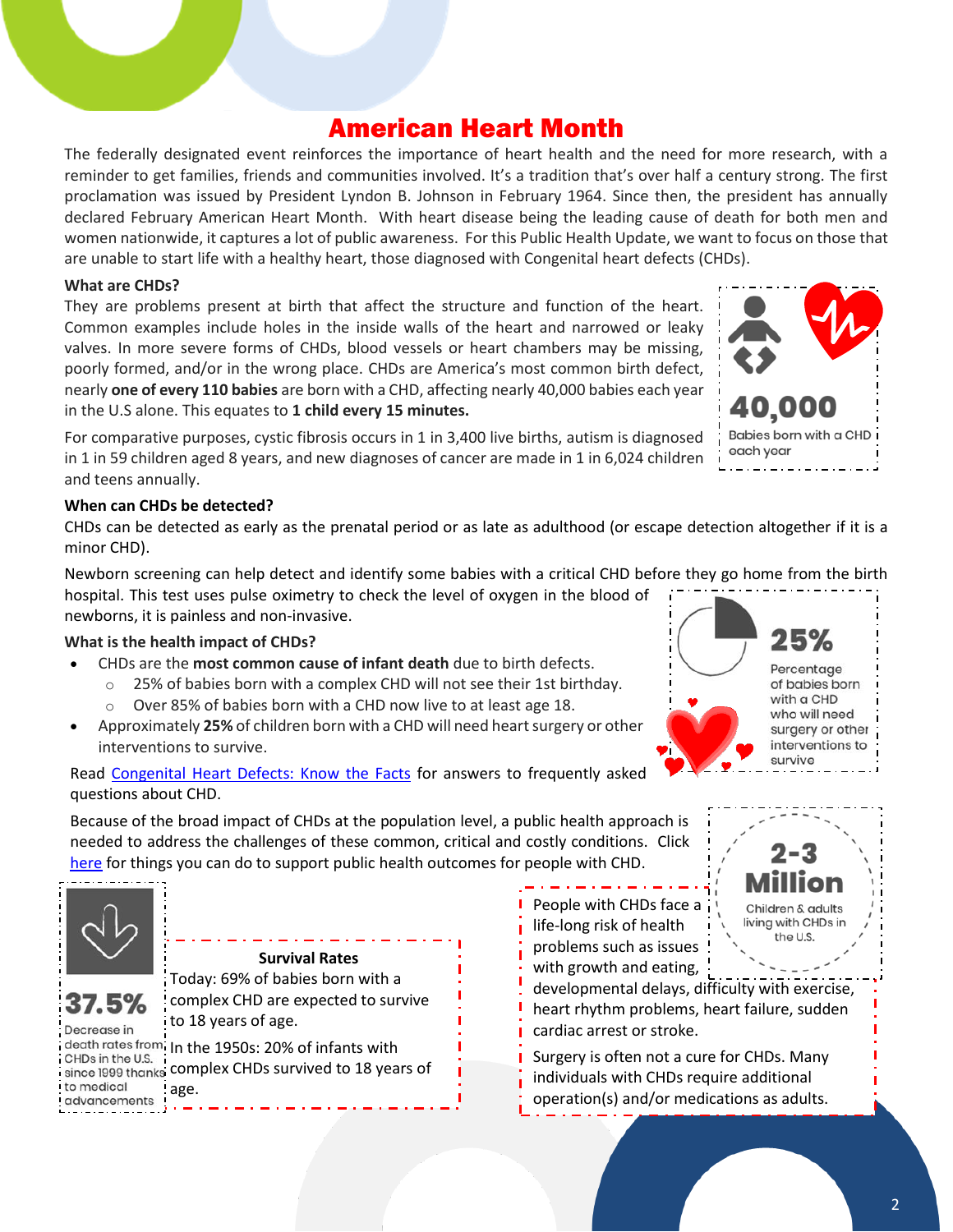## COVID-19 – Key Messages

#### **MAIN KEY POINTS**

- There is an expanding outbreak of respiratory illness centered in China caused by a novel (new) coronavirus abbreviated COVID-19
- This virus is able to spread from person-to-person and cause severe disease and death.
- Most cases are still limited to mainland China.
- Although one case of COVID-19 has been detected in Wisconsin, the immediate health risk to the general public in Wisconsin, and the U.S. as a whole, remains low.
- Coronaviruses are a large family of viruses that can cause illness in people and animals. For general information about coronavirus, including signs and symptoms, go to the **coronavirus** webpage.
- Right now, this virus is not spreading in communities in the United States and the vast majority of Americans have a low risk of exposure. The greater risk is for people who have recently traveled to China or their close contacts.
- This is a rapidly evolving situation and the risk assessment for Americans may change.
- The federal government is working closely with state, local, tribal, and territorial partners, as well as public health partners to respond to this public health threat.

### **WHAT YOU CAN DO**

- Influenza and other respiratory viruses are common in Wisconsin at this time of year. To stay healthy, wash your hands often, cover coughs and sneezes, and stay home when you are sick.
- If you are a healthcare provider, be on the look-out for people who recently traveled from China and who have fever and respiratory symptoms.
- If you are a healthcare provider caring for a COVID-19 patient or a public health responder, please take care of yourself and follow recommended infection control procedures.
- Health care providers should contact DPH at 608-267-9003 for consultation and approval of COVID-19 testing for patients who meet the clinical and epidemiologic [criteria.](https://www.cdc.gov/coronavirus/2019-ncov/hcp/clinical-criteria.html?CDC_AA_refVal=https%3A%2F%2Fwww.cdc.gov%2Fcoronavirus%2F2019-ncov%2Fclinical-criteria.html) COVID-19 was declared a Category I reportable disease by the State Epidemiologist per a [memo](https://www.dhs.wisconsin.gov/dph/memos/communicable-diseases/2020-02.pdf) issued on Feb. 4, 2020.



\*As of 2/11/2020

Locations with Confirmed\* COVID-19 Cases:

- China
- Hong Kong
- Macau
- Taiwan
- Australia
- Belgium
- Cambodia
- Canada
- Finland
- France
- Germany
- India
- Italy
- Japan
- Malaysia
- Nepal
- Philippines
- Russia
- Sri Lanka
- **Singapore**
- Spain
- Sweden
- Thailand
- The Republic of Korea
- United Arab Emirates
- United Kingdom
- United States
- Vietnam